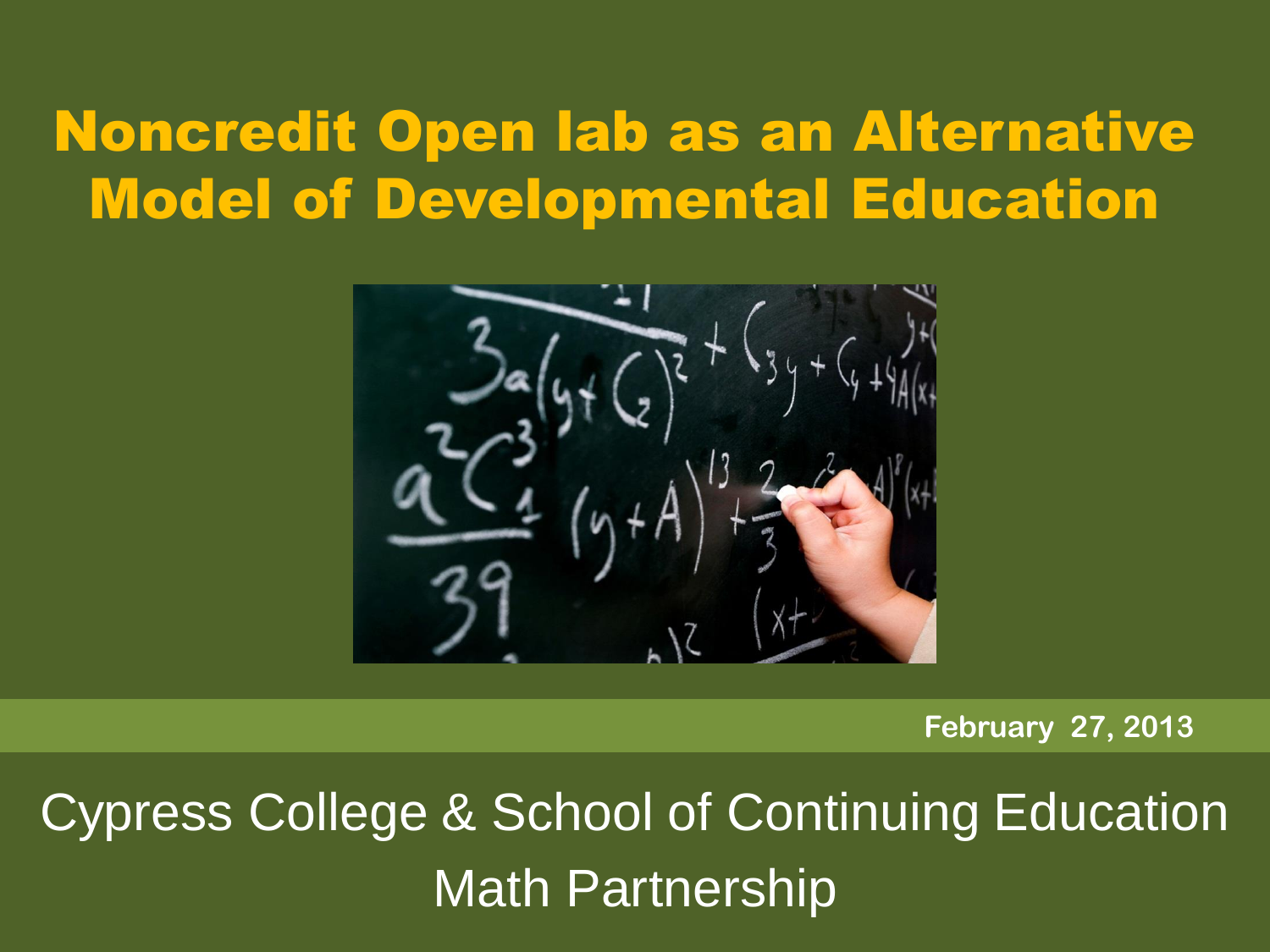# Partnership Yields Opportunities

- **Van Pewthers**, SCE Basic Skills Instructor
- **Armando Garcia**, Cypress College Counselor
- **David Nusbaum**, Cypress College Math Department Chair
- **Karen Watson**, Cypress College Math Instructor
- **Dr. Richard Fee**, Dean of Science, Engineering & Math Division
- **Kris Nelson**, Cypress College Matriculation Coordinator
- **Dione Carter**, SCE Basic Skills Program Manager
- **Valentina Purtell**, SCE Dean of Instruction & Student Services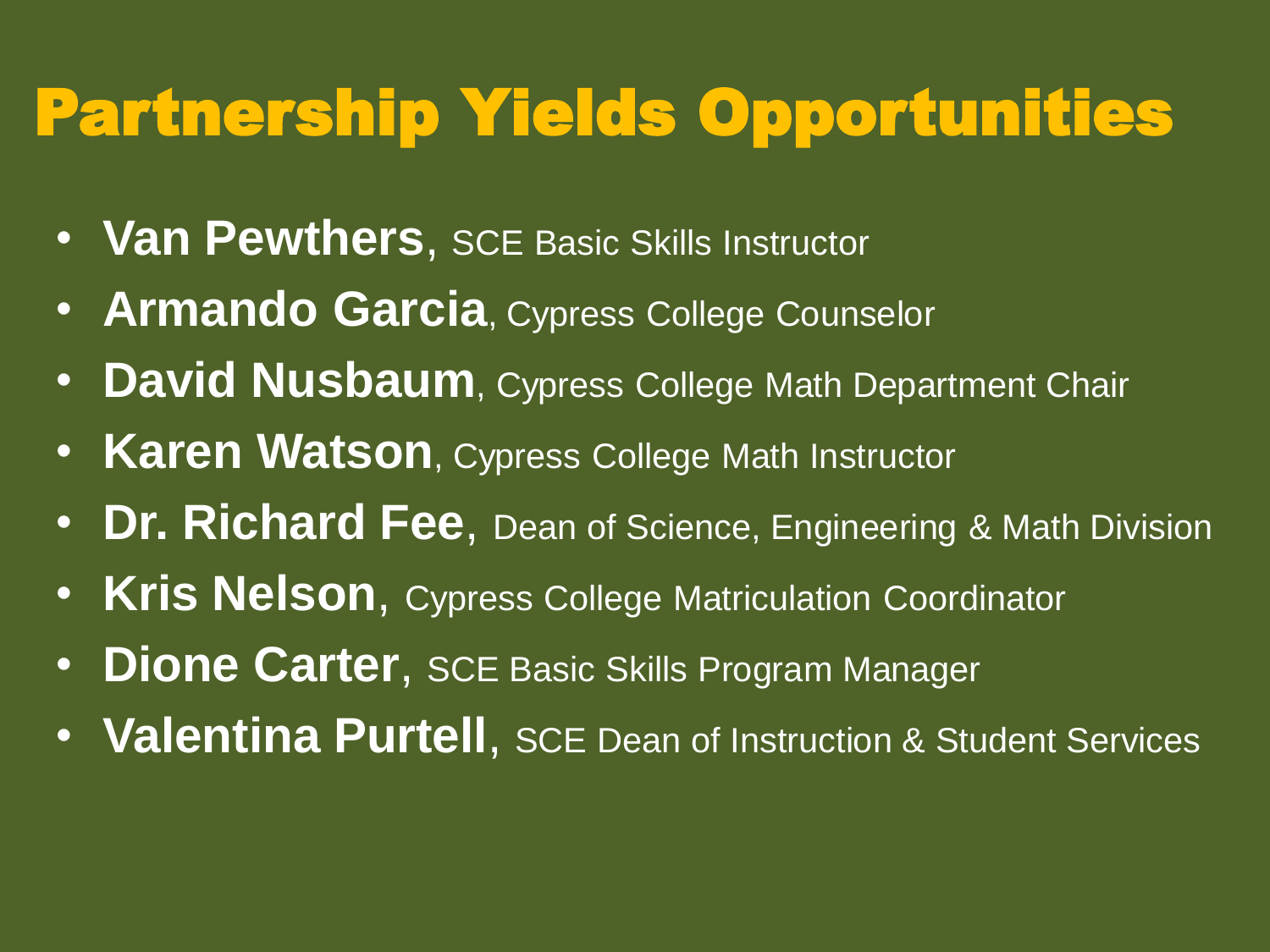## One Goal = Many Ways

- Persistence and completion rates in traditional sequential courses
- Different approaches for diverse student needs and abilities
- Noncredit open lab course as a model of developmental education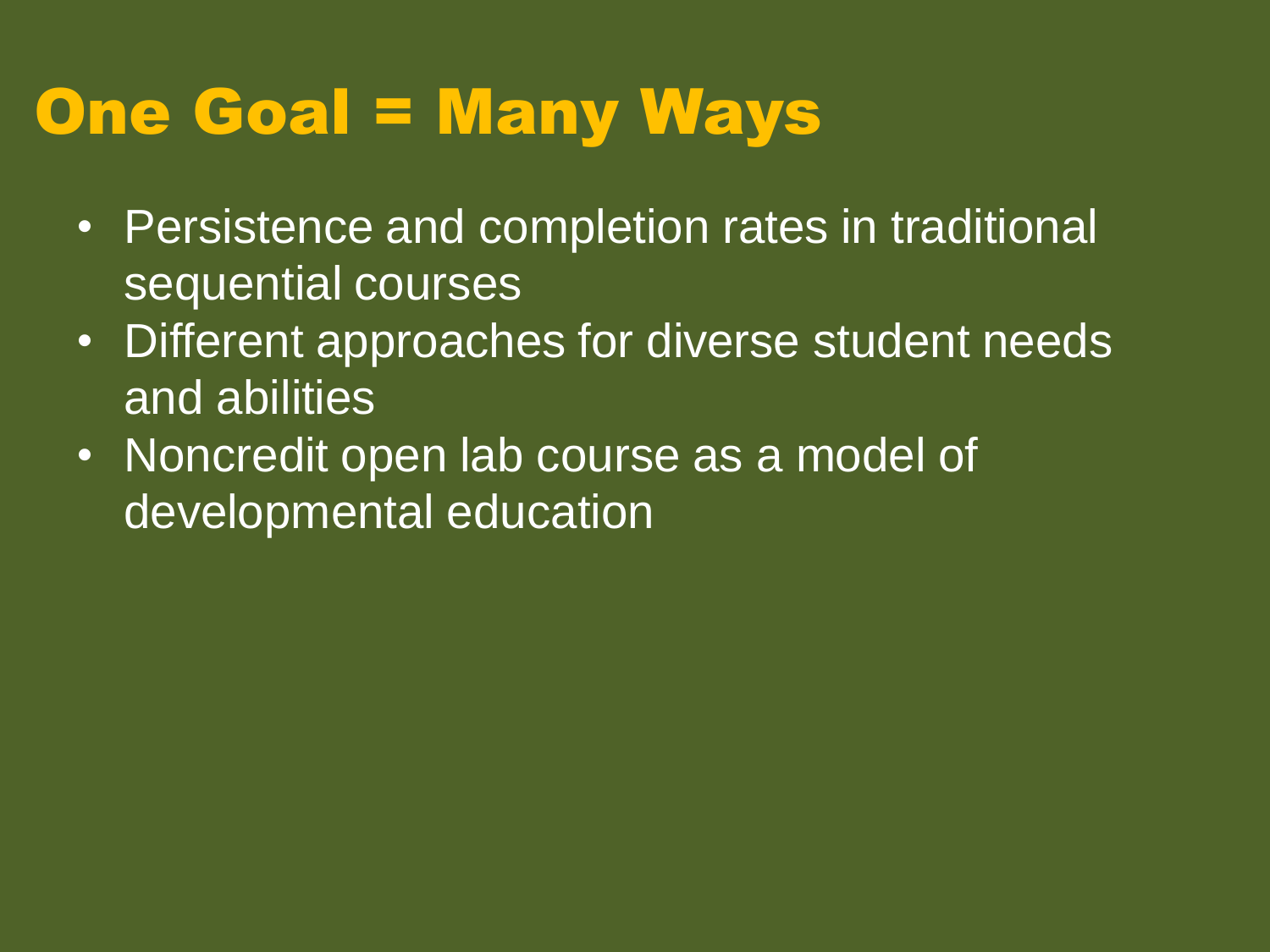# Partnership Goals & Aspirations

#### • Goal

– Increase the number of students academically prepared for Math 20 by offering an alternative instruction delivery method, i.e. noncredit open-lab

#### • Expected Outcome

– At least 40% completion rate of the combined Math10/15 course and transition to Math 20 after attending the noncredit course for at least 144 hrs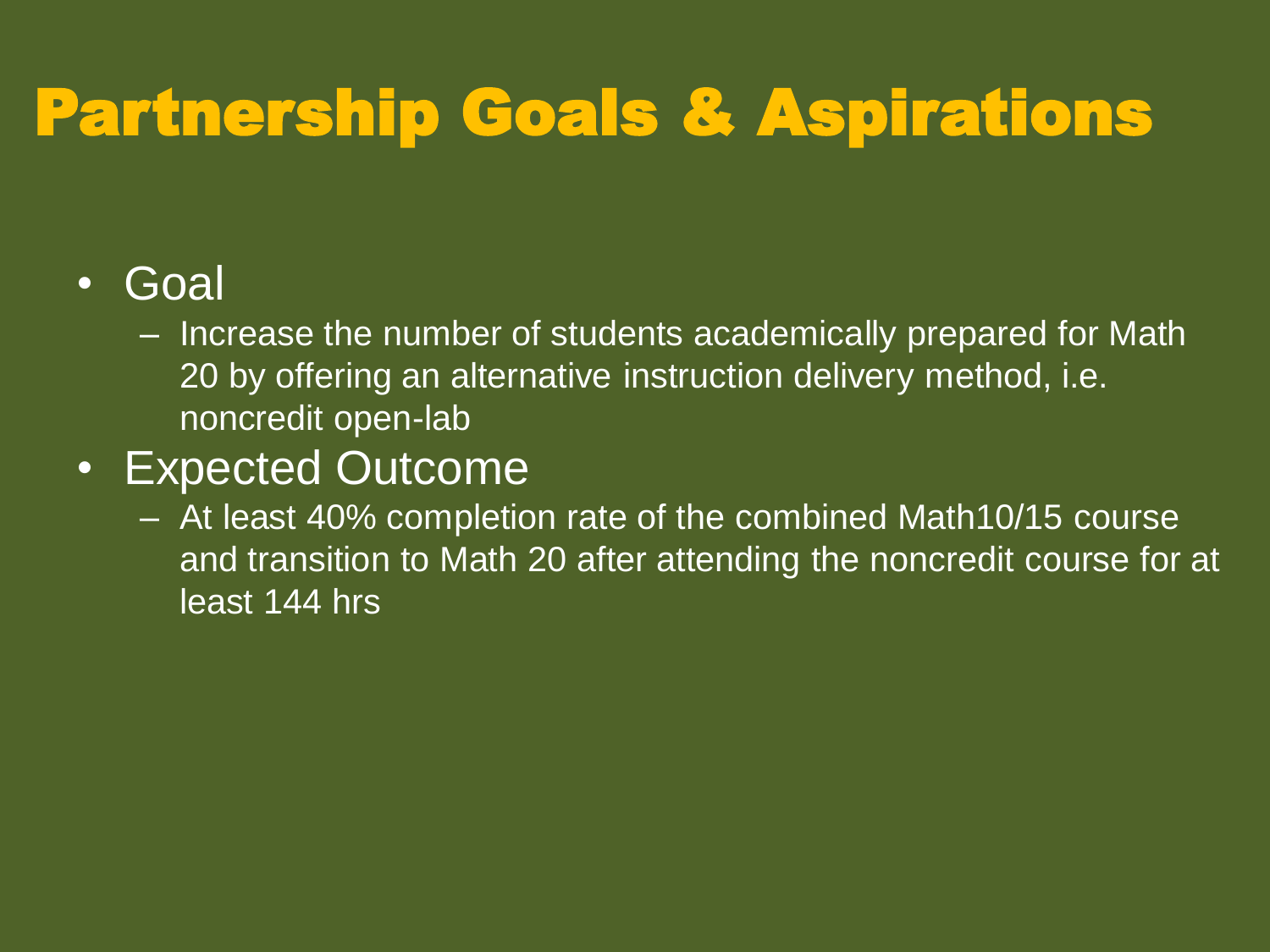# Nuts and Bolts

- **SCE-Cypress Math Lab "Real-Time Instructional Support**"
	- One (1) Lead Adjunct Faculty: Van Pewthers
	- BSI Grants
		- Classified Hourly Tutors funded by SCE BSI Grant
		- Classified Hourly Clerical funded by Cypress College
	- Fall 2011 Lab Hours:
		- Monday through Thursday, 8:30am to 12:30pm
		- Study period: 12:30 to 2:45pm
	- Spring 2012 Lab Hours:
		- Morning, Afternoon, and Evenings
		- with additional adjunct faculty support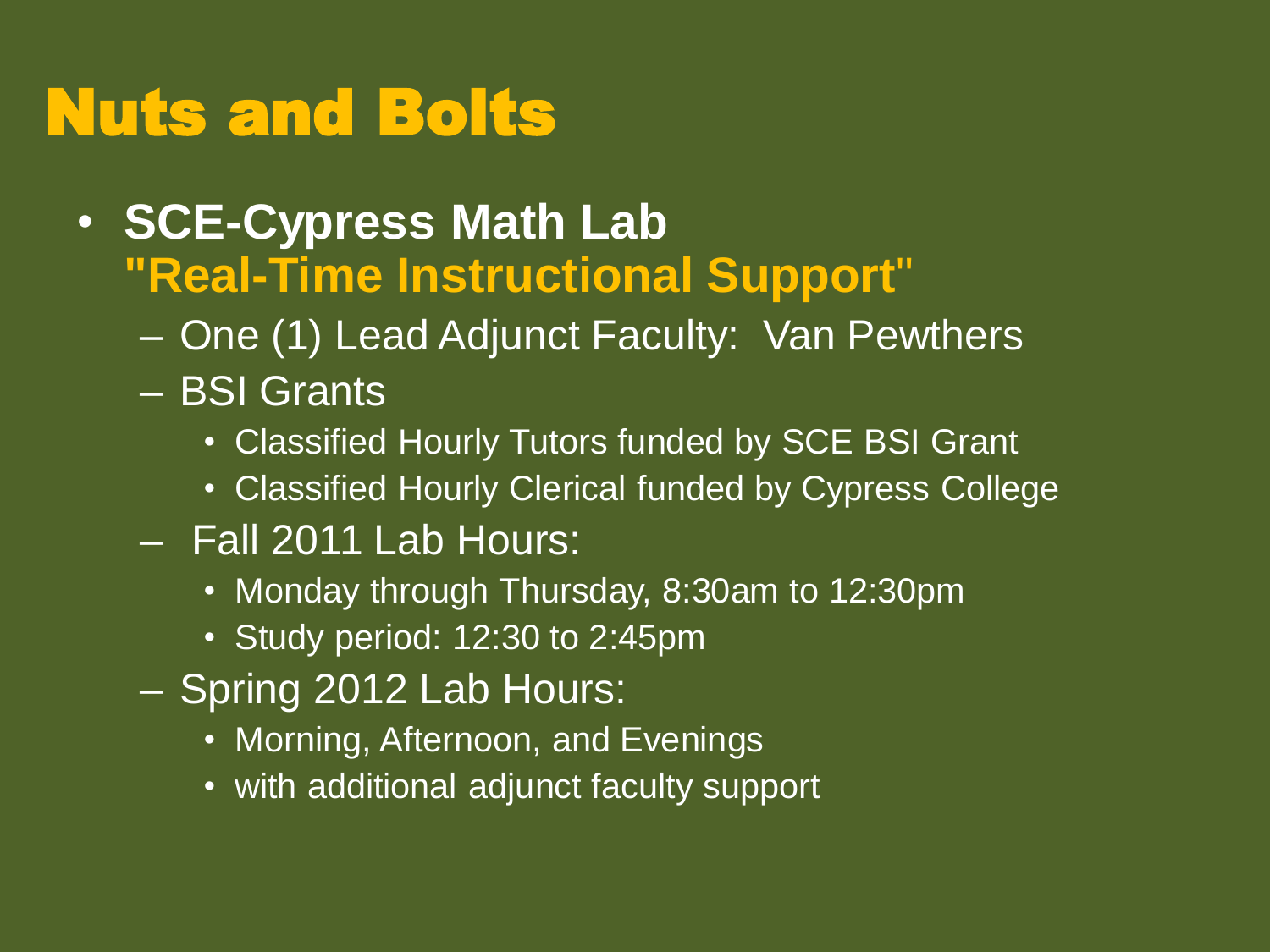## Nuts and Bolts con't

- **SCE-Cypress Math Lab Curriculum and Assessments**
	- Articulation Agreement Summer 2011
		- SCE Math  $1 =$  Cypress Math 10
		- SCE Math  $2 =$  Cypress Math 15
	- Funded by SCI BSI
		- Plato Math Instructional
		- Reporting Software
	- Final Examination/Competency
		- SCE's iGrade Progress Indicators
			- $P$  = Passing
			- SP = Satisfactory Progress
			- NP = No Pass or Drop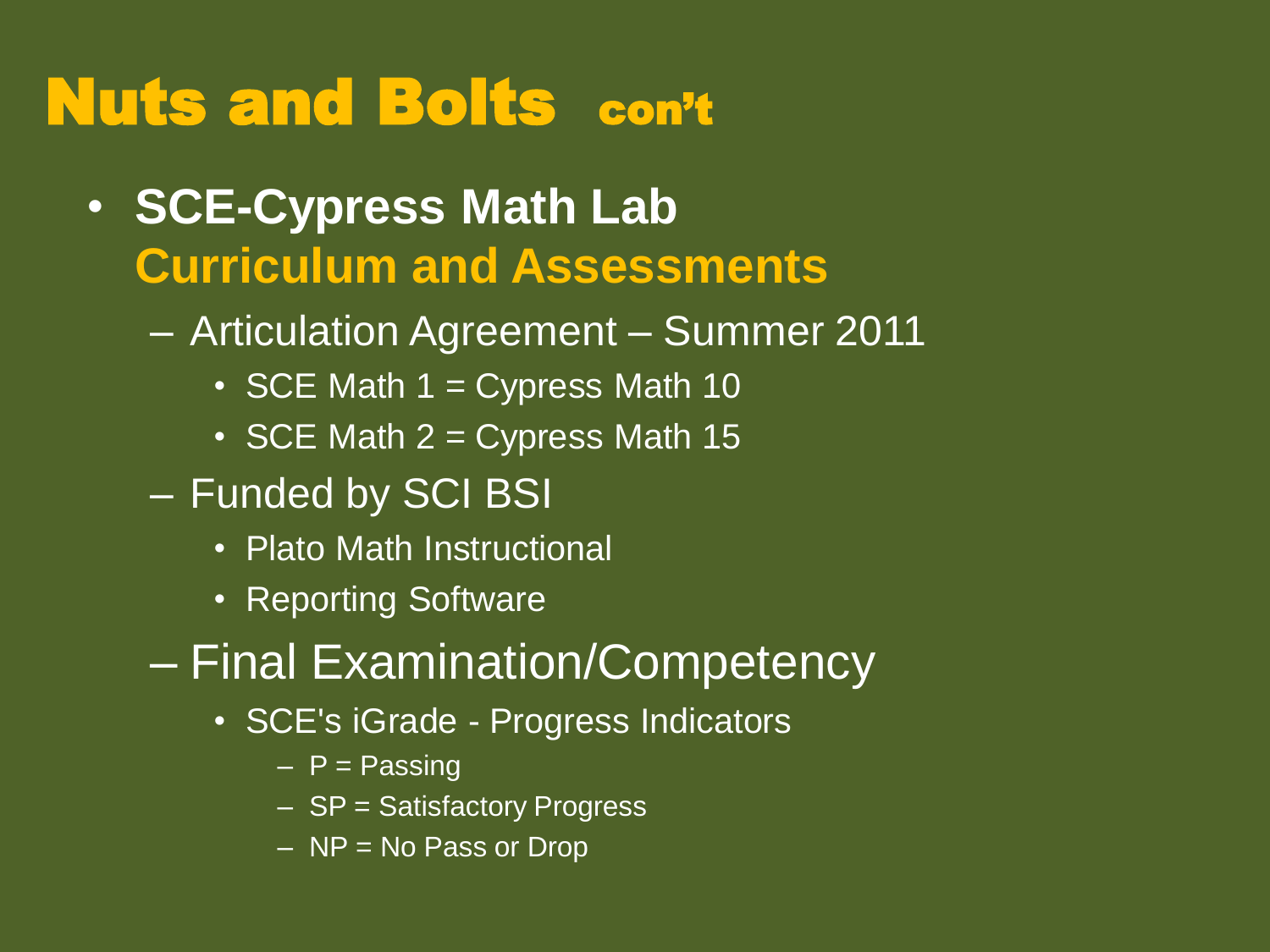## Student Support = Success

#### **RECRUITMENT**

– MDTP1 Students with Low Scores

- Student who did not place in MDTP 1 Arithmetic or very low test scores
- Returning adults who were too low to handle the MDTP 1 sample sheet
- Students who had already repeated Mathematics 10 Arithmetic
- Faculty referred student on first week of classes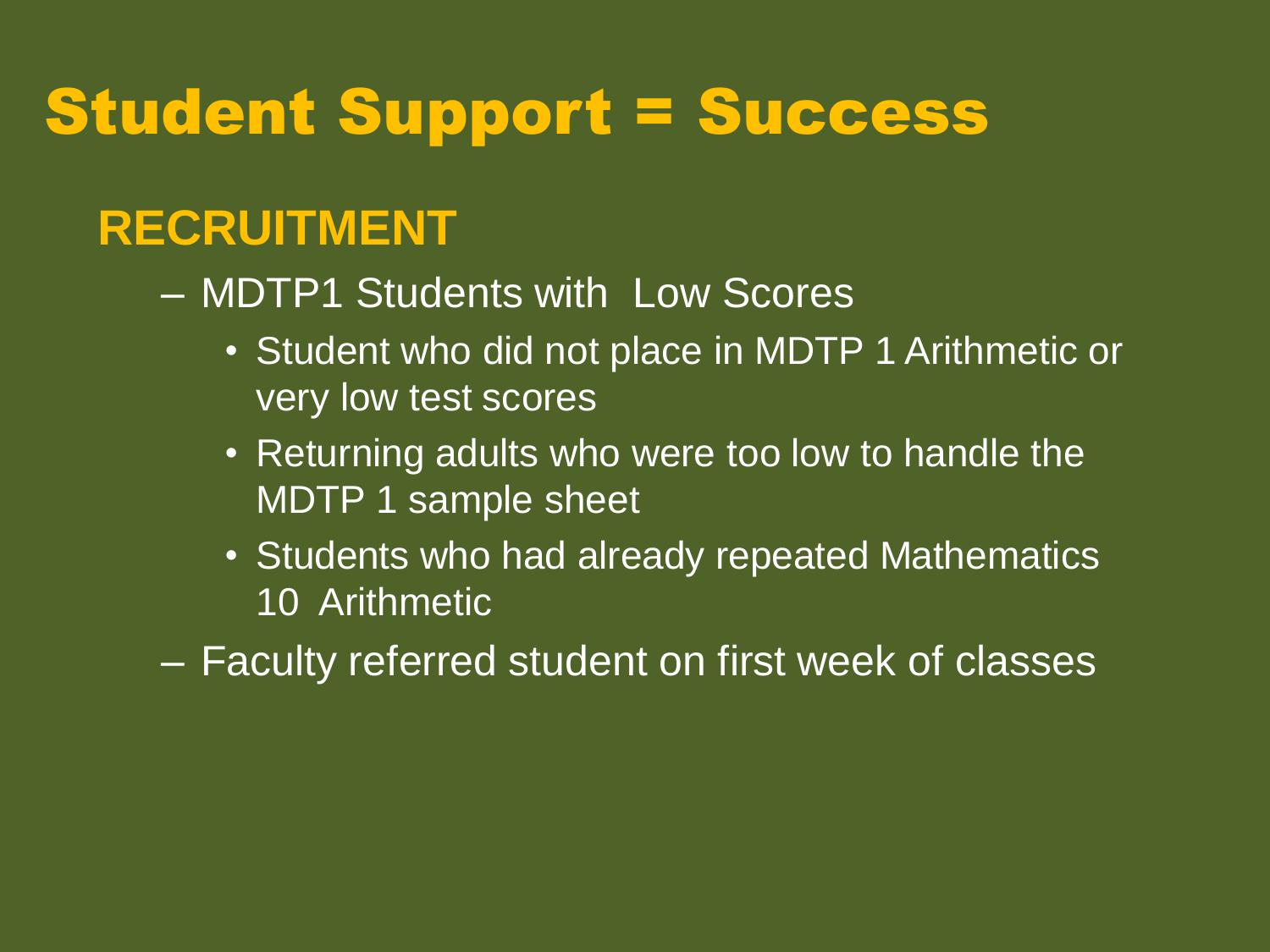## Student Support = Success

### **COUNSELING SUPPORT**

- Part time counselor available
	- Tuesday, Thursday and Friday
	- Covers all morning (am) and one evening (pm) shift
- Office located next door to Math Lab Center
- Interviews each referred student to explain Lab Center requirements for success PRIOR to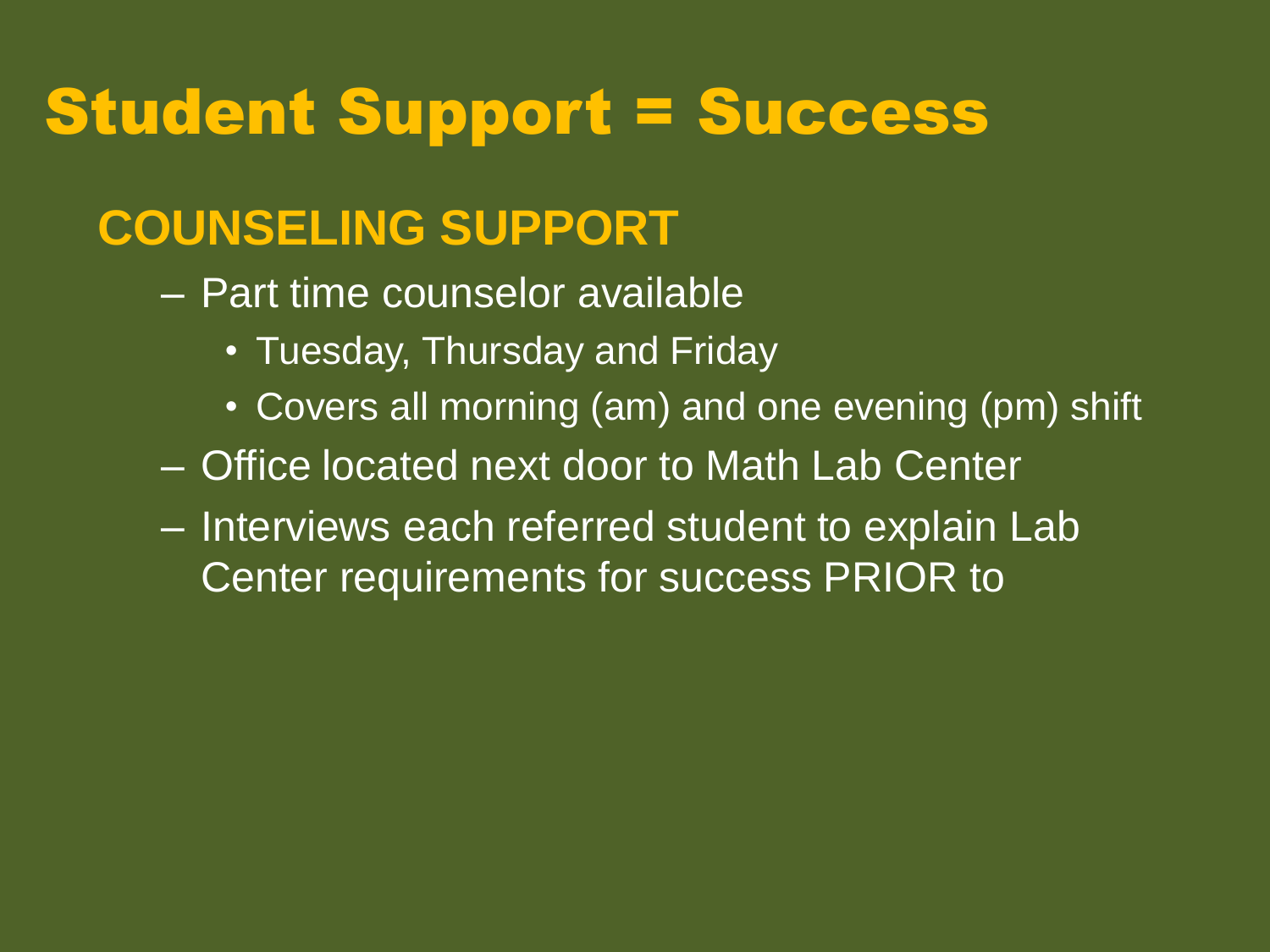# Student Support = Success

#### **ADD CODE**

- Follows up on students who are absent or No Show to lab
	- Phone calls
	- Emails
	- Texts
- Reviews referral lists from
	- Assessment Center
	- Math faculty members
	- Research department
- Aids students with any personal concerns affecting college life...utilizes campus resources
- Works with DSPS, EOPS, and Financial Aid staff members for specific cases
- Weekly email updates to entire CC/SCE Partnership team on
	- students numbers
	- Issues
	- Questions
- Actively recruits students within other campus/district events